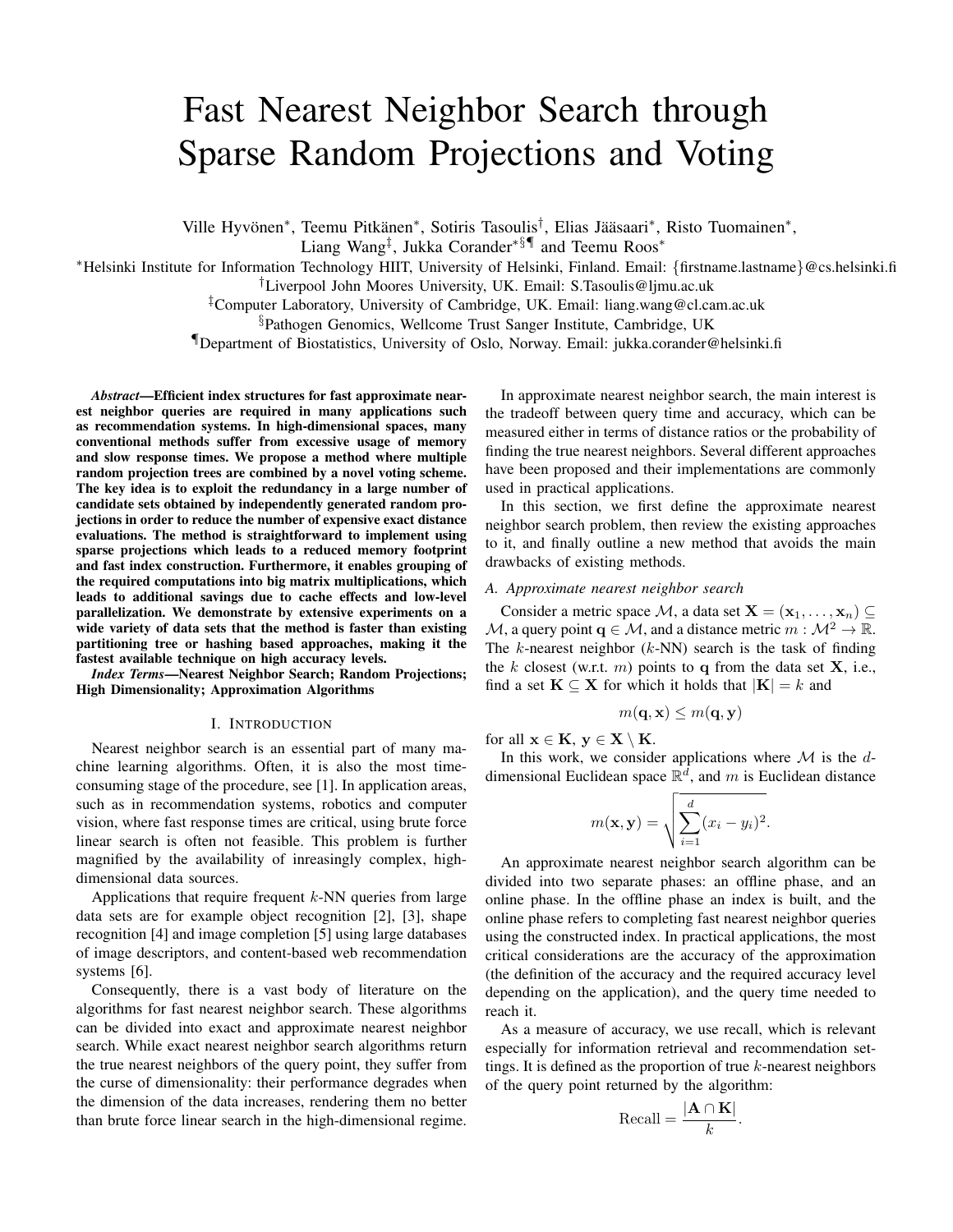Here  $A$  is a set of k approximate nearest neighbors returned by the algorithm, and  $\bf{K}$  is the set of true k nearest neighbors of the query point.

Of secondary importance are the index construction time in the offline stage and the memory requirement, which are usually not visible to the user but must be feasible. Note that in many applications the index must be updated regularly when we want to add new data points into the set from where the nearest neighbors are searched from.

# *B. Related work*

Most effective methods for approximate nearest neighbor search in high-dimensional spaces can be classified into either hashing, graph, or space-partitioning tree based strategies.

*1) Hashing based algorithms:* The most well-known and effective hashing based algorithms are variants of localitysensitive hashing (LSH) [7]–[9]. In LSH, several hash functions of the same type are used. These hash functions are *locality-sensitive*, which means that nearby points fall into the same hash bucket with higher probability than the points that are far away from each other. When answering a  $k$ -NN query, the query point is hashed with all the hash functions, and then a linear search is performed in the set of data points in the buckets where the query point falls into. Multi-probe LSH [10]–[12] improves the efficiency of LSH by searching also the nearby hash buckets of the bucket a query point is hashed into. Thus a smaller amount of hash tables is required to obtain a certain accuracy level. The choice of the hash function affects the performance and needs to be done carefully in each case.

*2) Graph based algorithms:* Approximate graph based methods such as  $[13]$ – $[15]$  build a k-NN-graph of the data set in an offline phase, and then utilize it to do fast  $k$ -NN queries. For example in [15] several graphs of random subsets of the data are used to approximate the exact  $k$ -NN-graph of the whole data set. The data set is divided hierarchically and randomly into subsets, and the  $k$ -NN-graphs of these subsets are built. This process is then repeated several times, and the resulting graphs are merged and the final graph is utilized to answer nearest neighbor queries. Graph based methods are in general efficient, but the index construction is slow for larger data sets.

*3) Space-partitioning trees:* The first space partitioningtree based strategy proposed for nearest neighbor search was the  $k$ -d tree [16], which divides the data set hierarchically into cells that are aligned with the coordinate axes. Nearest neighbors are then searched by performing a backtracking or priority search in this tree.  $k$ -d trees and other space-partitioning trees can be utilized in approximate nearest neighbor search by terminating the search when a predefined number of data points is checked, or all the points within some predefined error bound from the query point are checked [17].

Instead of the hyperplanes, clustering algorithms can be utilized to partition the space hierarchically; for example the  $k$ -means algorithm is used in  $k$ -means trees [1], [18]. Other examples of clustering based partitioning trees are cover trees [19], VP trees [20] and ball trees [21]. Similarly to graphbased algorithms, clustering based variants have the drawback of long index construction times due to hierarchical clustering on large data sets.

An efficient scheme to increase the accuracy of spacepartitioning trees is to utilize several parallel randomized space-partitioning trees. Randomized  $k$ -d trees [22], [23] are grown by choosing a split direction at random from dimensions of the data in which it has the highest variance. Nearest neighbor queries are answered using priority search; a single priority queue, which is ordered by distance of the query point from splitting point in the splitting direction, is maintained for all the trees.

Another variant of randomized space-partitioning tree is the random projection tree (RP tree), which was first proposed for vector quantization in [24], and later modified for approximate nearest neighbor search in [25]. In random projection trees the splitting hyperplanes are aligned with the random directions sampled from the unit sphere instead of the coordinate axes. Nearest neighbor queries are answered using *defeatist search*: first the query point is routed down in several trees, and then a brute force linear search is performed in the union of the points of all the leaves the query point fell into.

# *C. MRPT algorithm*

One of the strengths of randomized space-partitioning trees is in their relative simplicity compared to hashing and graph based methods: they have only few tunable parameters, and their performance is quite robust with respect to them. They are also perfectly suitable for parallel implementation because the trees are independent, and thus can be easily parallelized either locally or over the network with minimal communication overhead.

However, both of the aforementioned variants of randomized space-partitioning trees have a few weak points which limit their efficiency and scalability. First, randomization used in randomized  $k$ -d trees does not make the trees sufficiently decorrelated to reach high levels of accuracy efficiently. Randomization used in RP trees is sufficient, but it comes at high computational cost: computation of random projections is time-consuming for high-dimensional data sets because the random vectors have the same dimension as the data.

Second, both the priority queue search used in [22], [23] and the defeatist search used in [25] require checking a large proportion of the data points to reach high accuracy levels; this leads to slow query times. Third, because each node of an RP tree has its own random vector, the number of random vectors required is exponential with respect to tree depth. In the high-dimensional case this on the one hand increases the memory required by the index unnecessarily, and on the other hand slows down the index construction process.

Because of the first two reasons the query times of the randomized space-partitioning trees are not competitive with the fastest graph based methods (cf. experimental results in Section IV).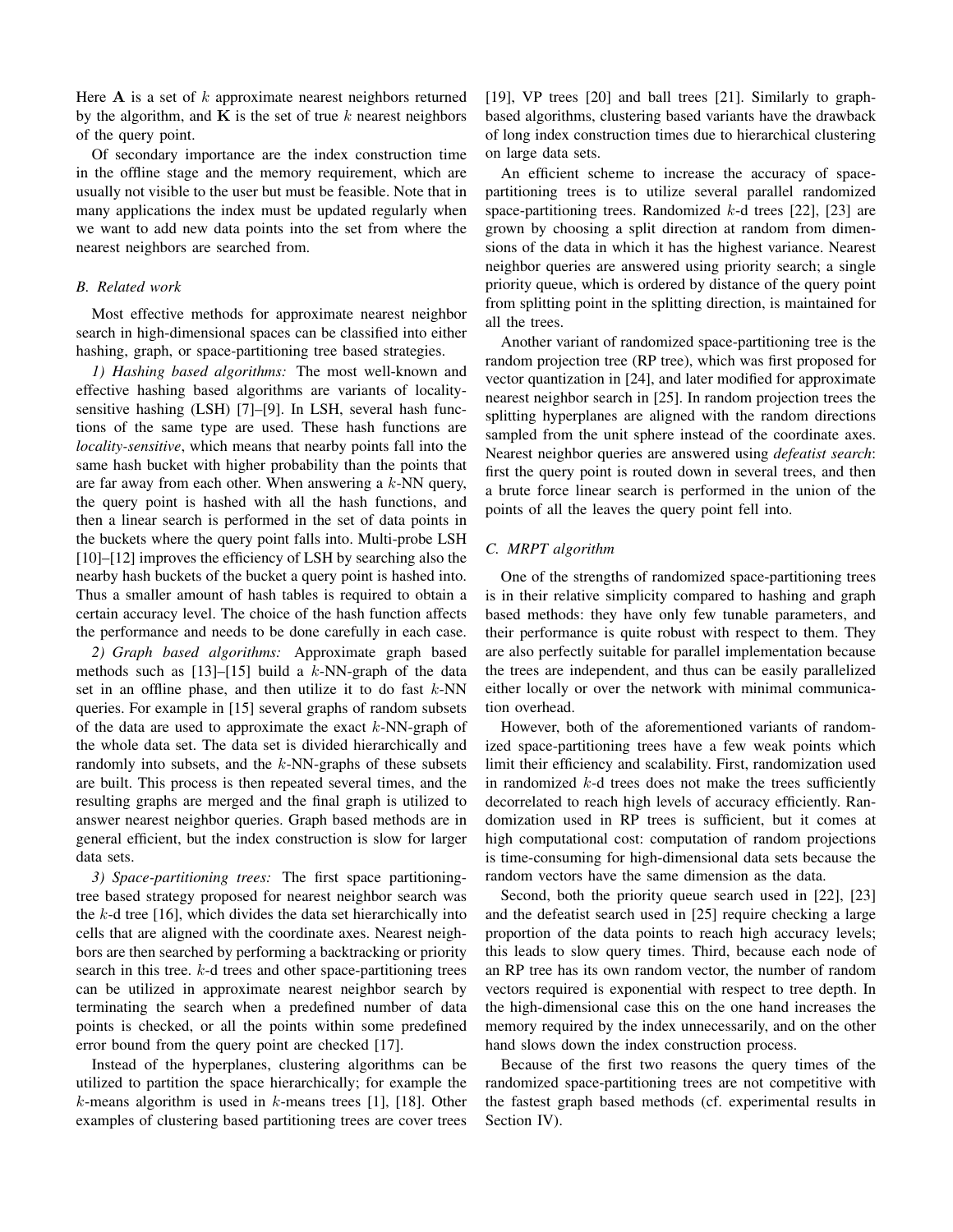In this article we propose a method that uses multiple random projection trees (MRPT); it incorporates two additional features that lead to fast query times and accurate results. The algorithm has the aforementioned strengths of randomized space-partitioning trees but avoids their drawbacks.

More specifically, our contributions are:

- 1) We show that sparse random projections can be used to obtain a fast variant of randomized space-partitioning trees.
- 2) We propose the MRPT algorithm that combines multiple trees by *voting search* as a new and more efficient method to utilize randomized space-partitioning trees for approximate nearest neighbor search.
- 3) We present a time and space complexity analysis of our algorithm.
- 4) We demonstrate experimentally that the MRPT algorithm with sparse projections and voting search outperforms the state-of-the-art methods using several realworld data sets across a wide range of sample size and dimensionality.

In the following sections we describe the proposed method by first revisiting the classic RP tree method [25], and then describing the novel features that lead to increased accuracy and reduced memory footprint and query time.

# II. INDEX CONSTRUCTION

# *A. Classic random projection trees*

At the root node of the tree, the points are projected onto a random vector  $\bf{r}$  generated from the  $d$ -dimensional standard normal distribution  $N_d(\mathbf{0}, \mathbf{I})$ . The data set is then split into two child nodes using the median of the points in the projected space: points whose projected values are less or equal to the median in the projected space are routed into the left child node, and points with projected values greater than the median are routed into the right child node. This process is then repeated recursively for the subsets of the data in both of the child nodes, until a predefined depth  $\ell$  is met.

For high-dimensional data, the computation of random projections is slow, and the memory requirement for storing the random vectors is high. To reduce both the computation time and the memory footprint, we propose two improvements:

- Instead of using dense vectors sampled from the ddimensional normal distribution, we use sparse vectors to reduce both storage and computation complexity.
- Instead of using different projection vectors for each intermediate node of a tree, we use one projection vector for all the nodes on the same level of a tree, so that we can further reduce the storage requirement and maximize low-level parallelism through vectorization.

In addition, instead of splitting at a fractile point chosen at random from the interval  $\left[\frac{1}{4}, \frac{3}{4}\right]$ , as suggested in [25], we split at the median to make the performance more predictable and to enable saving the trees in a more compact format.

In the following subsections we briefly discuss the details of the above improvements. Pseudocode for constructing the index using sparse RP trees is given in detail in Algorithms 1–2 below. The proposed Algorithm 1 consists of three embedded for loops. The outermost loop (line  $4 - 15$ ) builds  $T$  RP trees by continuously calling the GROW\_TREE function in Algorithm 2. For each individual RP tree, the two inner for loops (line  $6 - 12$ ) prepare a sparse random matrix **R** which will be used for projecting the data set **X** to **P** using  $\ell$  random vectors (at line 13). Specifically, the innermost loop is for constructing a d-dimensional sparse vector for a given tree level. In Algorithm 2, the GROW\_TREE function constructs a binary search tree by recursively splitting the high-dimensional space X into sub-spaces using the previous projection P.

|     | <b>Algorithm 1</b> Grow $T$ RP trees.                                |  |  |  |  |  |
|-----|----------------------------------------------------------------------|--|--|--|--|--|
|     | 1: function GROW_TREES(X, T, $\ell$ , a)                             |  |  |  |  |  |
| 2:  | $n \leftarrow X$ .nrows                                              |  |  |  |  |  |
| 3:  | let trees [1 T] be a new array                                       |  |  |  |  |  |
| 4:  | for t in $1, \ldots, T$ do                                           |  |  |  |  |  |
| 5:  | let <b>R</b> be a new $d \times l$ matrix                            |  |  |  |  |  |
| 6:  | <b>for</b> level in $1, \ldots, \ell$ <b>do</b>                      |  |  |  |  |  |
| 7:  | for i in $1, \ldots, d$ do                                           |  |  |  |  |  |
| 8:  | generate $z$ from Bernoulli $(a)$                                    |  |  |  |  |  |
| 9:  | if $z=1$ then                                                        |  |  |  |  |  |
| 10: | generate $R[i, level]$ from $N(0, 1)$                                |  |  |  |  |  |
| 11: | else                                                                 |  |  |  |  |  |
| 12: | $\mathbf{R}[i]$ . level $\leftarrow 0$                               |  |  |  |  |  |
| 13: | $P \leftarrow \text{XR}$                                             |  |  |  |  |  |
| 14: | trees[t].root $\leftarrow$ GROW_TREE( <b>X</b> , [1n], 0, <b>P</b> ) |  |  |  |  |  |
| 15: | trees [t]. random matrix $\leftarrow \mathbf{R}$                     |  |  |  |  |  |
| 16: | return trees                                                         |  |  |  |  |  |

| <b>Algorithm 2</b> Grow a single RP tree. |                                                                               |  |  |  |  |  |
|-------------------------------------------|-------------------------------------------------------------------------------|--|--|--|--|--|
|                                           | 1: function GROW_TREE $(X, \text{ indices}, \text{level}, P)$                 |  |  |  |  |  |
| 2:                                        | <b>if</b> level $=$ $\ell$ then                                               |  |  |  |  |  |
| 3:                                        | return $X$ [indices, ] as leaf                                                |  |  |  |  |  |
| 4:                                        | $proj \leftarrow P$ [indices, level]                                          |  |  |  |  |  |
| 5:                                        | $split \leftarrow \text{median}(proj)$                                        |  |  |  |  |  |
| 6:                                        | left_indices $\leftarrow$ indices[proj $\le$ split]                           |  |  |  |  |  |
| 7:                                        | right_indices $\leftarrow$ indices[proj > split]                              |  |  |  |  |  |
| 8:                                        | left $\leftarrow$ GROW_TREE( <b>X</b> , left_indices, level + 1, <b>P</b> )   |  |  |  |  |  |
| 9:                                        | right $\leftarrow$ GROW_TREE( <b>X</b> , right_indices, level + 1, <b>P</b> ) |  |  |  |  |  |
| 10:                                       | return split, left, right                                                     |  |  |  |  |  |

## *B. Sparse random projections*

With high-dimensional data sets, computation of the random vectors easily becomes a bottleneck on the performance of the algorithm. However, it is not necessary to use random vectors sampled from the d-dimensional standard normal distribution to approximately preserve the pairwise distances between the data points. Achlioptas [26] shows that the approximately distance-preserving low-dimensional embedding of Johnson-Lindenstrauss-lemma is obtained also with sparse random vectors with components sampled from  $\{-1, 0, 1\}$  with respective probabilities  $\{\frac{1}{6}, \frac{2}{3}, \frac{1}{6}\}$ . Li *et al.* [27] prove that the same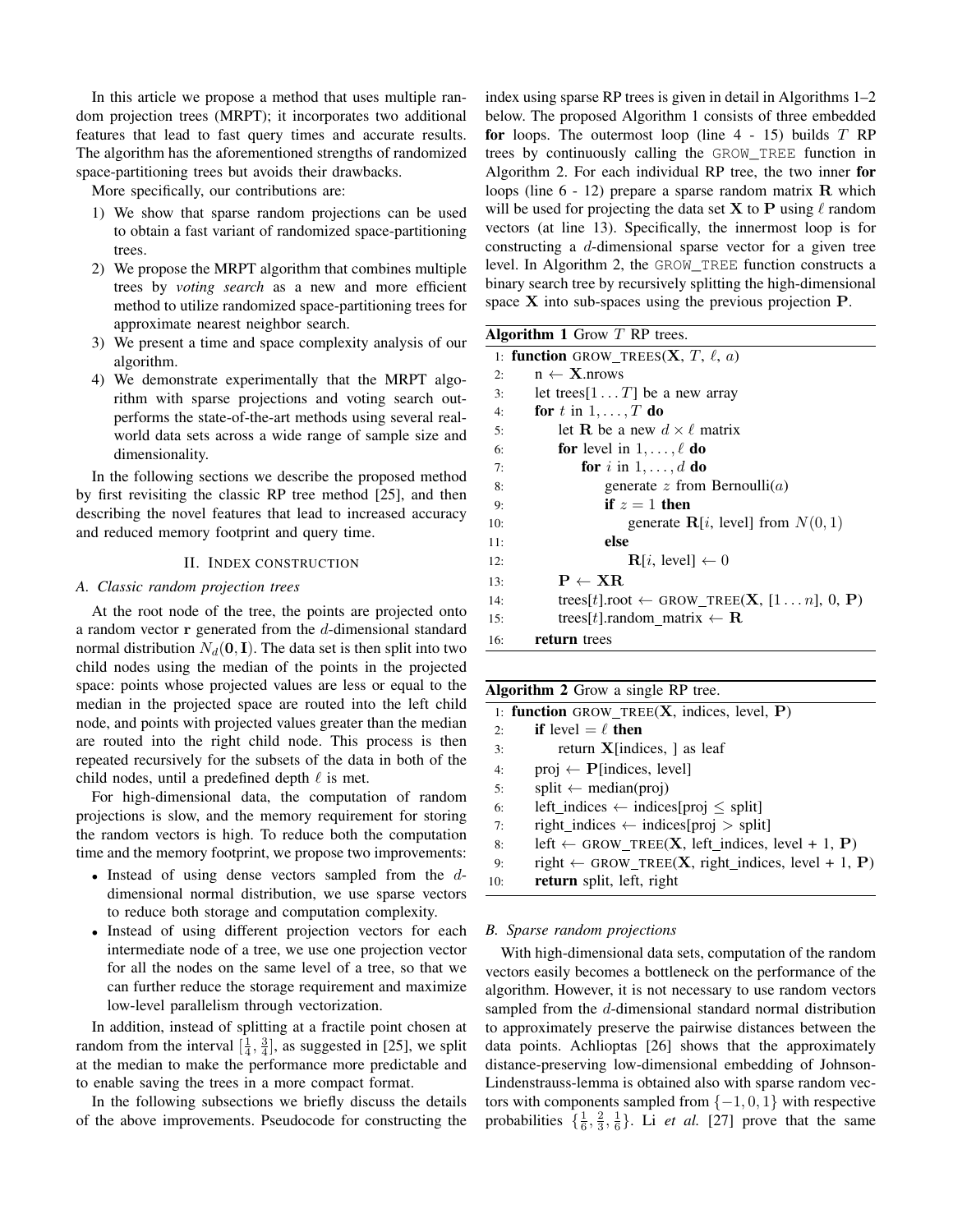components with respective probabilities  $\{\frac{1}{2\mu}\}$  $\frac{1}{2\sqrt{d}}, 1-\frac{1}{\sqrt{2}}$  $\frac{1}{d}$ ,  $\frac{1}{2v}$  $\frac{1}{2\sqrt{d}}\},\,$ where d is the dimension of the data, can be used to obtain a  $\sqrt{d}$ -fold speed-up without significant loss in accuracy compared to using normally distributed random vectors.

We use sparse random vectors  $\mathbf{r} = (r_1, \dots, r_d)$ , whose components are sampled from the standard normal distribution with probability a, and are zeros with probability  $1 - a$ :

$$
r_i = \begin{cases} N(0,1) & \text{with probability } a \\ 0 & \text{with probability } 1 - a. \end{cases}
$$

The sparsity parameter  $a$  can be tuned to optimize performance but we have observed that  $a = \frac{1}{\sqrt{2}}$  $\overline{d}$  recommended in [27] tends to give near-optimal results in all the data sets we tested, which suggests that further fine-tuning of this parameter is unnecessary. This proportion is small enough to provide significant computational savings through the use of sparse matrix libraries.

## *C. Compactness and speed with fewer vectors*

In classic RP trees, a different random vector is used at each inner node of a tree, whereas we use the same random vector for all the sibling nodes of a tree. This choice does not affect the accuracy at all because a query point is routed down each of the trees only once; hence, the query point is projected onto a random vector  $r_i$  sampled from the same distribution at each level of a tree. This means that the query point is projected onto i.i.d. random vectors  $\mathbf{r}_1, \ldots, \mathbf{r}_{\ell}$  in both scenarios.

An RP tree has  $2^{\ell} - 1$  inner nodes; therefore, if each node of a tree had a different random vector as in classic RP trees,  $2^{\ell}-1$  different random vectors would be required for one tree. However, when a single vector is used on each level, only  $\ell$  vectors are required. This reduces the amount of memory required by the random vectors from exponential to linear with respect to the depth of the trees.

Having only  $\ell$  random vectors in one tree also speeds up the index construction significantly. While some of the observed speed-up is explained by a decreased amount of the random vectors that have to be generated, mostly it is due to enabling the computation of all the projections of the tree in one matrix multiplication: the projected data set  $\mathbf{P} \in \mathbb{R}^{n \times \ell}$  can be computed from the data set  $\mathbf{X} \in \mathbb{R}^{n \times d}$  and a random matrix  $\mathbf{R} \in \mathbb{R}^{d \times \ell}$  as

$$
\mathbf{P}=\mathbf{X}\mathbf{R}.
$$

Although the total amount of computation stays the same, in practice this speeds up the index construction significantly due to the cache effects and low-level parallelization through vectorization.

#### *D. Time and space complexity: Index construction*

At each level of each tree the whole data set is projected onto a d-dimensional random vector that has on average ad non-zero components, so the expected<sup>1</sup> index construction time is  $\Theta(T \ell nad)$ . For classic RP trees (a = 1) this is  $\Theta(T \ell nd)$ , but for sparse trees  $(a = \frac{1}{\sqrt{2}})$  $\frac{1}{d}$ ) this is only  $\Theta(T\ell n\sqrt{d}).$ 

For each tree, we need to store the points allocated to each leaf node, so the memory required by the index is at least  $\mathcal{O}(T_n)$ . At each node only a split point is saved; this does not increase the space complexity because there are only  $2^{\ell} - 1 <$ n inner nodes in one tree.

The expected amount of memory required by one random vector is  $\Theta(ad)$  when random vectors are saved in sparse vector is  $\Theta(aa)$  when random vectors are saved in sparse<br>matrix form. This is  $\Theta(d)$  for dense RP trees, and  $\Theta(\sqrt{d})$  for sparse RP trees with the sparsity parameter fixed to  $a = \frac{1}{\sqrt{2}}$  $\overline{\overline{d}}$ . Because an RP tree has  $2^{\ell} - 1$  inner nodes, the memory requirement for  $T$  classic RP trees, which have a different random vector for each node of a tree, is  $\mathcal{O}(Tdn)$ . However, in our version, in which a single vector is used on each level, there are only  $\ell$  vectors; hence, the memory requirement for T sparse RP trees is  $\mathcal{O}(T)$ µ∪  $\overline{d}\log n + n\big)$ .

# III. QUERY PHASE

In many approximate nearest neighbor search algorithms the query phase is further divided into two steps: a candidate generation step, and an exact search step.

In the candidate generation step, a candidate set  $S$ , for which usually  $|S| \ll n$ , is retrieved from the whole data set, and then in the exact search step  $k$  approximate nearest neighbors of a query point are retrieved by performing a brute force linear search in the candidate set. In the MRPT algorithm, the candidate generation step consists of traversal of  $T$  trees grown in the index construction phase.

The leaf to which a query point q belongs to is retrieved by first projecting q at the root node of the tree onto the same random vector as the data points, and then assigning it into the left or right branch depending on the value of the projection. If it is smaller than or equal to the cutpoint  $s$  (median of the data points belonging to that node in the projected space) saved at that node, i.e.

$$
\mathbf{q}^T \mathbf{r}_i \leq s,
$$

the query point is routed into the left child node, and otherwise into the right child node. This process is then repeated recursively until a leaf is met.

The query point is routed down into a leaf in all the  $T$  trees obtained in the index construction phase. The query process is thus far similar to the one described in [25]. The principal difference is the candidate set generation: in classic RP trees, the candidate set  $S$  includes all the points that belong to the same leaf with the query point in at least one of the trees.

A problem with this approach is that when a high number of trees are used in the tree traversal step, the size of the candidate set  $|S|$  becomes excessively large.

In the following, we show how the frequency information (i.e., how frequently a point falls into the same cell as query point) can be utilized to improve both query performance and accuracy.

<sup>&</sup>lt;sup>1</sup>The following complexity results hold exactly if the algorithm is modified so that each random vector has exactly  $\lceil ad \rceil$  non-zero components instead of the expected number of non-zero components being ad.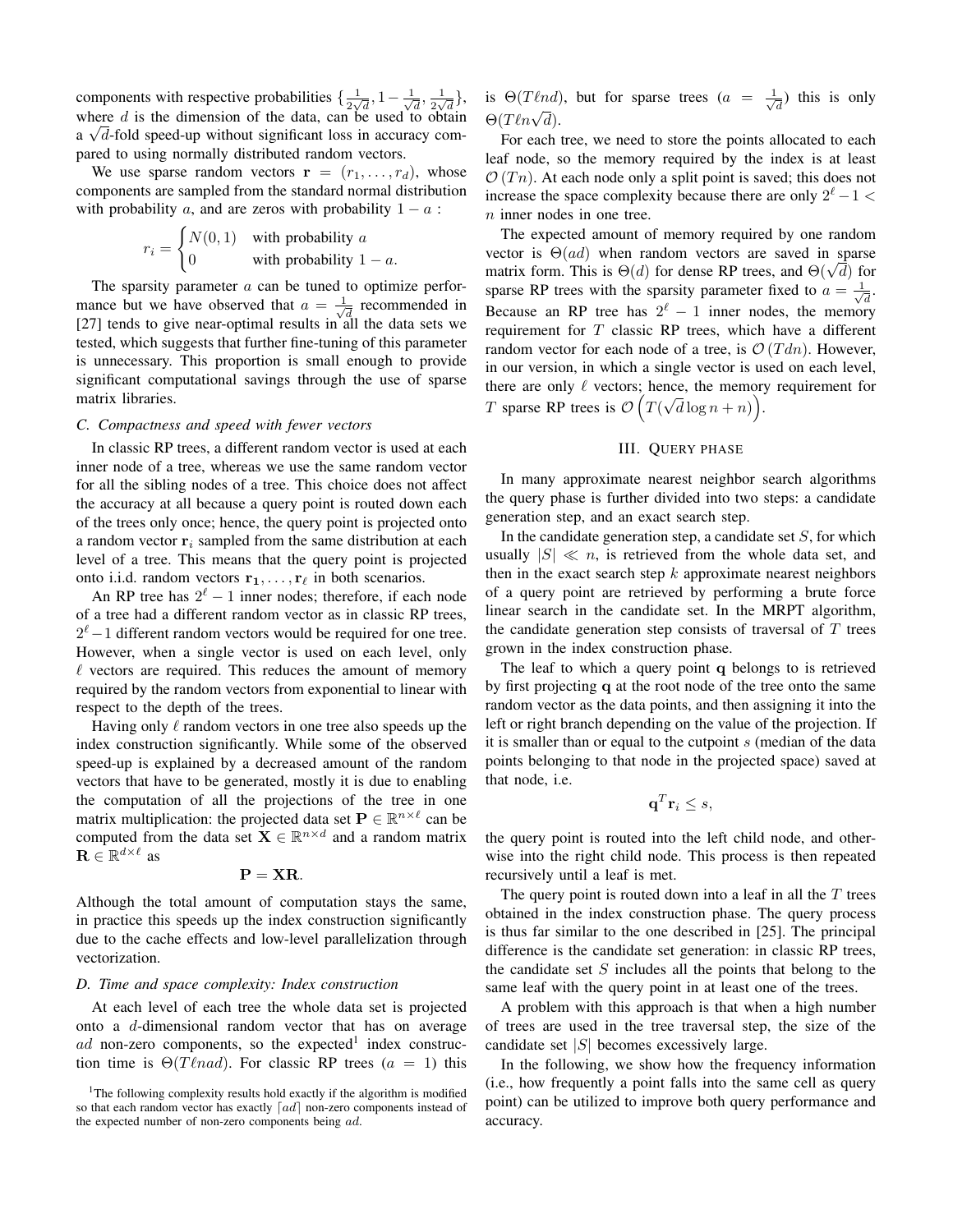# *A. Voting search*

Assume that we have constructed  $T$  RP trees of depth  $\ell$ . Each of them partitions  $\mathbb{R}^d$  into  $2^{\ell}$  cells (leaves)  $L_1, \ldots, L_{2^{\ell}}$ , all of which contain  $\lceil \frac{n}{2^{\ell}} \rceil$  or  $\lfloor \frac{n}{2^{\ell}} \rfloor$  data points. For  $1 \le t \le T$ , let  $f_t$  be an indicator function of data point  $x \in X$  and the query  $q$ , which returns 1, if  $x$  and  $q$  reside in the same cell in tree  $t$ , and 0 otherwise:

$$
f_t(\mathbf{x};\mathbf{q}) = \sum_{m=1}^{2^{\ell}} \mathbb{1}\{\mathbf{x} \in L_m, \mathbf{q} \in L_m\}.
$$

Further, let  $F$  be a count function of data point x, which returns the number of trees in which x and q belong to the same leaf:

$$
F(\mathbf{x}; \mathbf{q}) = \sum_{t=1}^{T} f_t(\mathbf{x}; \mathbf{q}).
$$

We propose a simple but effective *voting search* where we choose into the candidate set only data points residing in the same leaf as the query point in at least  $v$  trees:

$$
S = \{ \mathbf{x} \in \mathbf{X} : F(\mathbf{x}; \mathbf{q}) \ge v \}.
$$

The vote threshold  $v$  is a tuning parameter. A lower threshold value yields higher accuracy at the expense of increased query times.

This further pruning of the candidate set utilizes the intuitive notion that the closer the data point is to the query point, the more probably an RP tree divides the space so that they both belong to the same leaf. We emphasize that our voting scheme is not restricted to RP trees, but it can be used in combination with any form of space-partitioning algorithms, given that there is enough randomness involved in the process to render the partitions sufficiently independent.

Pseudocode for the online stage of the MRPT algorithm is given in detail in Algorithms 3–4 below (the knn $(q, k, S)$ function is a regular  $k$ -NN search which returns  $k$  nearest neighbors for the point  $q$  from the set  $S$ ).

|     | <b>Algorithm 3</b> Route a query point into a leaf in an RP tree. |
|-----|-------------------------------------------------------------------|
|     | 1: <b>function</b> TREE OUERY $(q, tree)$                         |
| 2.5 | $\mathbf{R} \leftarrow$ tree.random matrix                        |
| 3:  | $\mathbf{p} \leftarrow \mathbf{q}^T \mathbf{R}$                   |
| 4:  | root $\leftarrow$ tree.root                                       |
| 5:  | <b>for</b> level in $1, \ldots, \ell$ <b>do</b>                   |
| 6:  | <b>if</b> $p[level] \le$ root.split <b>then</b>                   |
| 7:  | root $\leftarrow$ root. left                                      |
| 8:  | else                                                              |
| 9:  | root $\leftarrow$ root.right                                      |
| 10: | <b>return</b> data points in root                                 |
|     |                                                                   |

## *B. Time and space complexity: Query execution*

When the trees are grown into some predetermined depth  $\ell$  using the median split, the expected running time of the tree traversal step is  $\Theta (T \ell a d)$  because at each level of each RP tree the query point is projected onto a  $d$ -dimensional

Algorithm 4 Approximate  $k$ -NN search using multiple RP trees.

|    | 1: <b>function</b> APPROXIMATE KNN(q, k, trees, v) |
|----|----------------------------------------------------|
| 2: | $S \leftarrow \emptyset$                           |
| 3: | let votes $[1 \dots X$ nrows be a new array        |
| 4: | for tree in trees do                               |
| 5: | for point in TREE_QUERY $(q,$ tree) do             |
| 6: | votes[point] $\leftarrow$ votes[point] + 1         |
| 7: | <b>if</b> votes[point] = v <b>then</b>             |
| 8: | $S \leftarrow S \cup \{\text{point}\}\$            |
| 9: | <b>return</b> knn(q, k, S)                         |

TABLE I: Time and space complexity of the algorithm compared to classic RP trees.

|                         | <b>RP</b> trees                                       | MRPT $\left(a=\frac{1}{\sqrt{d}}\right)$                               |
|-------------------------|-------------------------------------------------------|------------------------------------------------------------------------|
| Query time              | $\mathcal{O}\left(Td(\ell+\frac{n}{2^{\ell}})\right)$ | $\mathcal{O}\left(Td(\frac{\ell}{\sqrt{d}}+\frac{n}{2^{\ell}})\right)$ |
| Index construction time | $\Theta(T\ell nd)$                                    | $\Theta(T\ell n\sqrt{d})$                                              |
| Index memory            | $\mathcal{O}(Tdn)$                                    | $\mathcal{O}\left(T(\sqrt{d}\log n + n)\right)$                        |

random vector that has on average ad non-zero components. When using random vectors sampled from the  $d$ -dimensional standard normal distribution, this is  $\Theta(T \ell d)$ , but when using value  $a = \frac{1}{\sqrt{2}}$ mal distribution, this is  $\Theta(I \ell a)$ , but when using<br>  $\frac{a}{d}$  for the sparsity parameter, it is only  $\Theta(T\ell\sqrt{d})$ .

When the median split is used, each leaf has either  $\lceil \frac{n}{2^{\ell}} \rceil$ or  $\lfloor \frac{n}{2^{\ell}} \rfloor$  data points. Therefore, the size of the final search set satisfies  $|S| \le T \lceil \frac{n}{2^{\ell}} \rceil$  for both defeatist and voting search.

Because of this upper bound for the size of the candidate set, the running time of the exact search in the candidate set is  $\mathcal{O}\left(T\frac{n}{2^{\ell}}d\right)$  for both defeatist search and voting search. Thus, the total query time is  $\mathcal{O}(Td(\ell + \frac{n}{2^{\ell}}))$  for classic RP trees, and  $\mathcal{O}\left(Td\left(\frac{\ell}{\sqrt{\ell}}\right)\right)$  $\left(\frac{1}{\overline{d}} + \frac{n}{2^{\ell}}\right)$  for the MRPT algorithm.

# IV. EXPERIMENTAL RESULTS

We assess the efficiency of our algorithm by comparing it against state-of-the-art approximate nearest neighbor search algorithms. To make the comparison as practically relevant as possible, we chose widely used methods that are available in optimized libraries.

All of the compared libraries, including ours, are implemented in C++ and compiled with similar optimizations. We make our comparison and the implementation of our algorithm available as open-source<sup>2</sup>.

All of the experiments were performed on a single computer with two Intel Xeon E5540 2.53GHz CPUs and 32GB of RAM. No parallelization beyond that achieved by the use of linear algebra libraries, such as caching and vectorization of matrix operations, was used in any of the experiments.

We compare the MRPT algorithm to representatives from all three major groups of approximate nearest neighbor search algorithms: tree , graph and hashing based methods (cf. Table

<sup>2</sup>https://github.com/ejaasaari/mrpt-comparison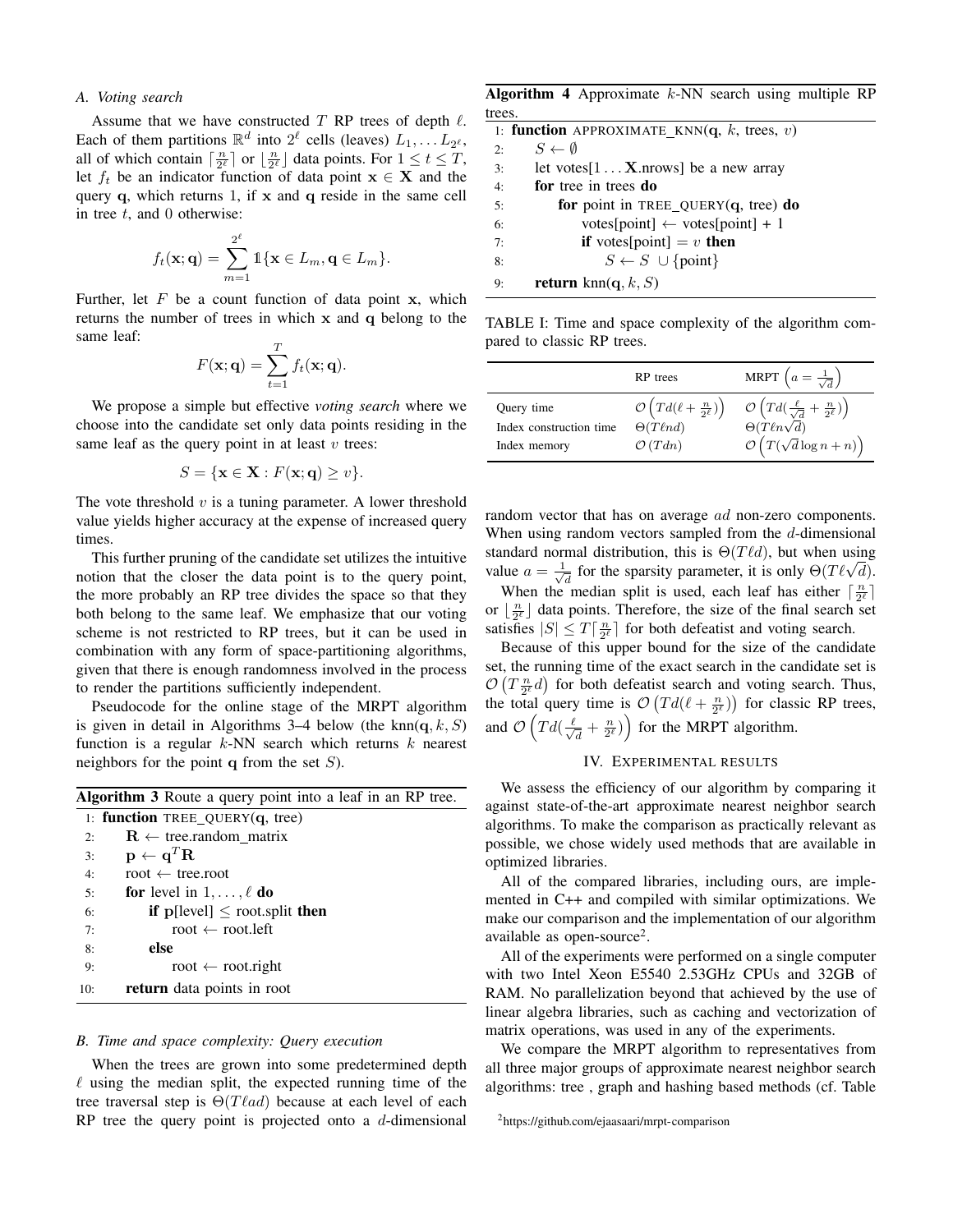TABLE II: Data sets used in the experiments

| Data set<br>d.<br>type<br>$n_{\cdot}$<br><b>GIST</b><br>1000000<br>960<br>image descriptors<br>2500000<br>image descriptors<br><b>SIFT</b><br>128<br><b>MNIST</b><br>60000<br>784<br>image<br>101120<br>4096<br>Trevi<br>image<br>100000<br>9216<br>$STL-10$<br>image<br>262144<br>1000<br>text $(TF-IDF + LSA)$<br><b>News</b><br>50000<br>4096<br>Random |  |           |
|------------------------------------------------------------------------------------------------------------------------------------------------------------------------------------------------------------------------------------------------------------------------------------------------------------------------------------------------------------|--|-----------|
|                                                                                                                                                                                                                                                                                                                                                            |  |           |
|                                                                                                                                                                                                                                                                                                                                                            |  | synthetic |

TABLE III: Algorithms tested

| Algorithm            | Library      | type  |
|----------------------|--------------|-------|
| K-d tree             | ANN          | tree  |
| Randomized k-d trees | <b>FLANN</b> | tree  |
| K-means tree         | <b>FLANN</b> | tree  |
| NN-descent           | KGraph       | graph |
| Multi-probe LSH      | Falconn      | hash  |

III). In addition, we included our own implementation of classic RP-trees and sparse RP-trees to test the efficacy of our modifications.

## *A. Results*

In the experiments we used three different values of  $k$  that cover the range used in typical applications:  $k = 1, 10$  and 100. However, due to space restrictions, we present results only for  $k = 10$  (the results for  $k = 1$  and  $k = 100$  are available in the supplementary material on GitHub).

Figure 1 shows results for  $k = 10$  on six data sets. The times required to reach a given recall level are shown in Table IV. The MRPT algorithm is significantly faster than other treebased methods and LSH on all of the data sets, except SIFT. It is worth noting that SIFT has a much lower dimension  $(d =$ 128) than the other data sets. These results suggest that the proposed algorithm is more suitable for high-dimensional data sets.

The performance of the MRPT algorithm is also superior to classic RP trees on all of the data sets. Of our two main contributions, voting seems the be more important than sparsity with respect to query times: sparse RP trees are only slightly faster than dense RP trees, the gap being somewhat larger on the higher-dimensional data sets, but the voting search provides a marked improvement on all data sets. This shows that the voting search, especially when combined with sparsity, is an efficient way to reduce query time without compromising accuracy.

The numerical values in Table IV indicate that for recall levels  $\geq 90\%$ , the MRPT method is the fastest in 14 out of 21 instances, while the KGraph method is fastest in 7 out 21 cases. Compared to brute force search, MRPT is roughly 25– 100 times faster on all six real-world data sets at 90% recall level, and roughly 10–40 times faster even at the highest 99% recall level.

#### V. CONCLUSION

We propose the multiple random projection tree (MRPT) algorithm for approximate  $k$ -nearest neighbor search in high dimensions. The method is based on combining multiple sparse random projection trees using a novel voting scheme where the final search is focused to points occurring most frequently among points retrieved by multiple trees. The algorithm is straightforward to implement and exploits standard fast linear algebra libraries by combining calculations into large matrix–matrix operations.

We demonstrate through extensive experiments on both real and simulated data that the proposed method is faster than state-of-the-art space-partitioning tree and hashing based algorithms on a variety of accuracy levels. It is also faster than a leading graph based algorithm (KGraph) on high accuracy levels, while being slightly slower on low accuracy levels. The good performance of MRPT is especially pronounced for highdimensional data sets.

Due to its very competitive and consistent performance, and simple and efficient index construction stage — especially compared to graph-based algorithms — the proposed MRPT method is an ideal method for a wide variety of applications where high-dimensional large data sets are involved.

## ACKNOWLEDGEMENTS

This work was supported in part by the Finnish Funding Agency for Innovation (Project SPA), the Academy of Finland (Centre-of-Excellence COIN), and the DoCS graduate school of the University of Helsinki.

#### **REFERENCES**

- [1] M. Muja and D. G. Lowe, "Scalable nearest neighbor algorithms for high dimensional data," *Pattern Analysis and Machine Intelligence, IEEE Transactions on*, vol. 36, no. 11, pp. 2227–2240, 2014.
- [2] D. Nister and H. Stewenius, "Scalable recognition with a vocabulary tree," in *2006 IEEE Computer Society Conference on Computer Vision and Pattern Recognition (CVPR'06)*, vol. 2. IEEE, 2006, pp. 2161– 2168.
- [3] D. G. Lowe, "Distinctive image features from scale-invariant keypoints," *International journal of computer vision*, vol. 60, no. 2, pp. 91–110, 2004.
- [4] Y. Amit and D. Geman, "Shape quantization and recognition with randomized trees," *Neural computation*, vol. 9, no. 7, pp. 1545–1588, 1997.
- [5] J. Hays and A. A. Efros, "Scene completion using millions of photographs," in *ACM Transactions on Graphics (TOG)*, vol. 26, no. 3. ACM, 2007, p. 4.
- [6] L. Wang, S. Tasoulis, T. Roos, and J. Kangasharju, "Kvasir: Scalable provision of semantically relevant web content on big data framework," *IEEE Transactions on Big Data*, vol. Advance online publication. DOI:10.1109/TBDATA.2016.2557348, 2016.
- [7] P. Indyk and R. Motwani, "Approximate nearest neighbors: towards removing the curse of dimensionality," in *Proceedings of the thirtieth annual ACM symposium on Theory of computing*. ACM, 1998, pp. 604–613.
- [8] A. Gionis, P. Indyk, R. Motwani *et al.*, "Similarity search in high dimensions via hashing," in *VLDB*, vol. 99, no. 6, 1999, pp. 518–529.
- [9] A. Andoni and P. Indyk, "Near-optimal hashing algorithms for approximate nearest neighbor in high dimensions," in *Foundations of Computer Science, 2006. FOCS'06. 47th Annual IEEE Symposium on*. IEEE, 2006, pp. 459–468.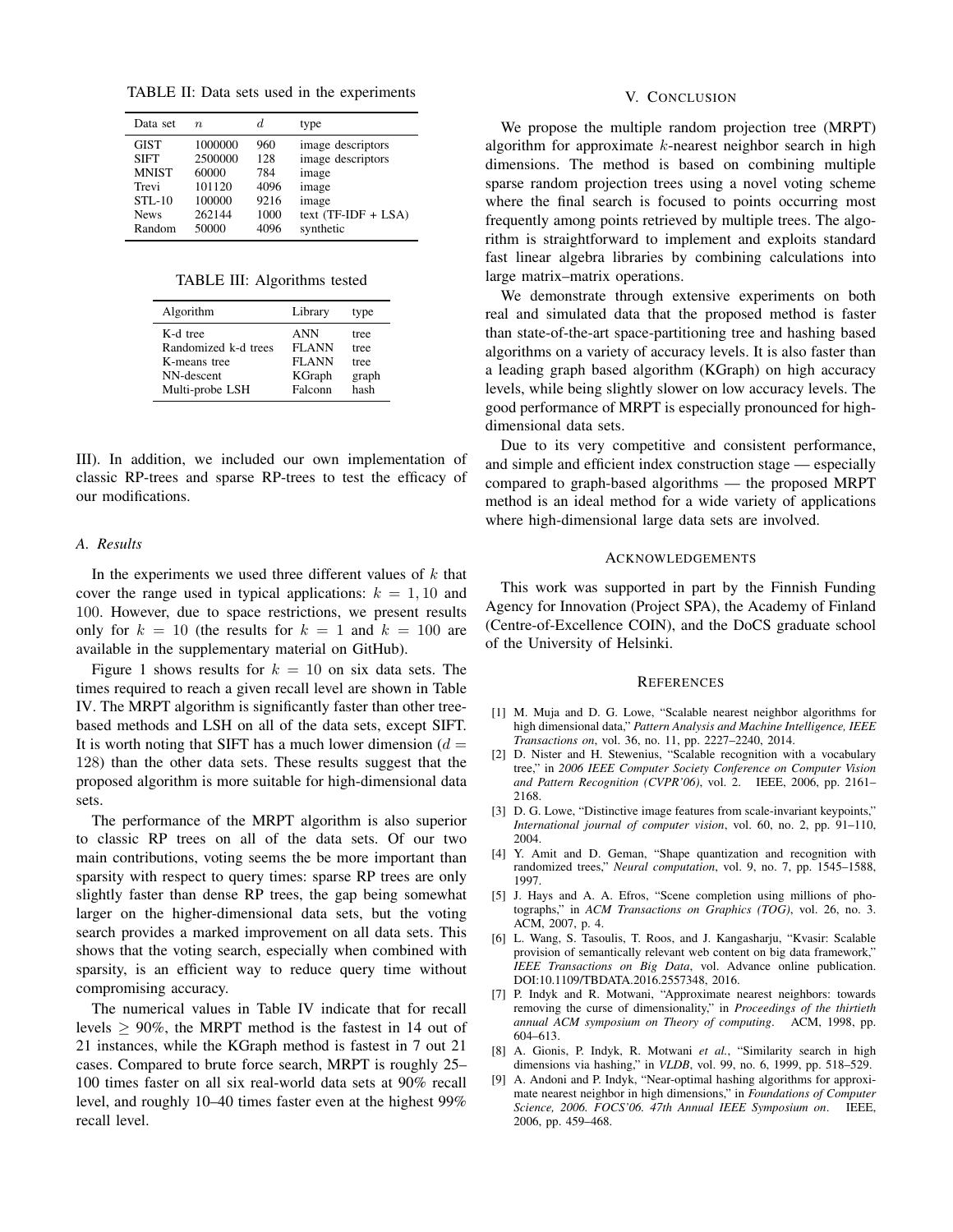



Fig. 1: Query time (log scale) for 100 queries versus recall on six different data sets with  $k = 10$ . The compared methods are: k-d tree (ann), multi-probe LSH (falconn), randomized k-d tree (flann-kd), hierarchical k-means tree (flann-kmeans), k-NN graph (kgraph) and our method (mrpt). We also include results for our implementation of classic RP-trees (rp trees) and RP-trees with sparsity (sparse rp trees).